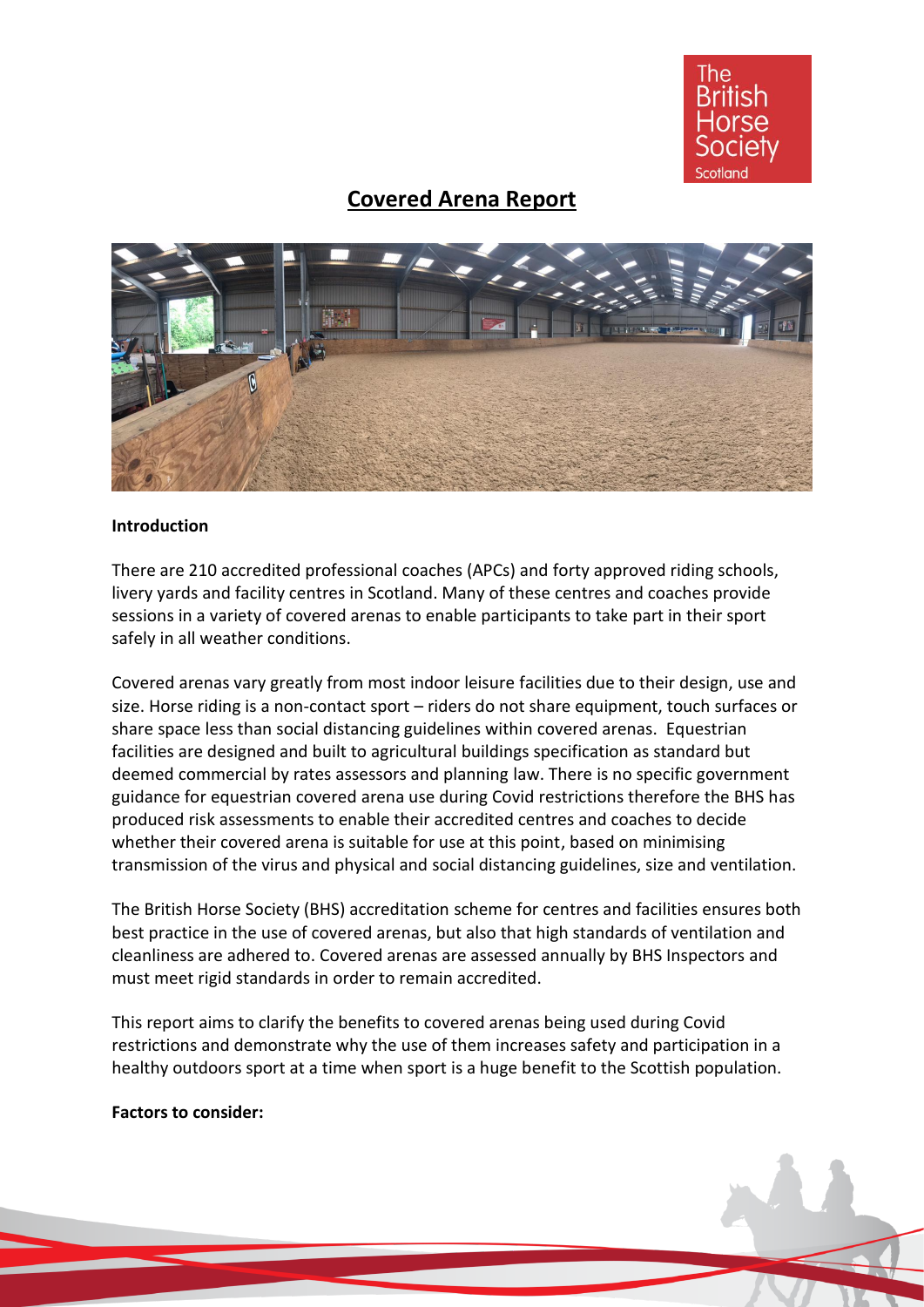- Covered arenas use natural ventilation natural ventilation uses the natural driving forces of wind (wind effect) and temperature differences within the building (the stack effect of hot air rising) to continually drive air through the building.
- High rates of air changes per hour (ACPH) are designed into covered arenas to ensure best air flow for the health of the horses and riders working within them.
- Equestrian facilities are designed with strict bio security in mind previously for equine specific biosecurity, but now ensuring bio security for human visitors during the Covid pandemic.
- Covered arenas are not insulated they have no requirement for heating systems and no air conditioning.
- Covered arenas are not designed to keep participants warm or encourage higher numbers of participation, but to ensure the ridden surface remains dry (therefore safe for riding on) and that participants can easily hear a coach who will be some distance away from them (on average 10 metres).
- Covered arenas encourage participation in our sport. It allows a safe space for young children to ride, beginner and novice riders to learn and many contain mounting equipment for disabled riders who are able to participate and meet social distancing guidelines but need their mounting equipment to take part.
- Horses are flight animals. The use of a covered arena ensures control of external factors and creates a quieter environment which is particularly important for beginner/novice riders who are learning. The use of the covered arena when available is essential in maintaining safe practice, it is also what those school horses are used to.
- The average size of a covered arena is 25m by 50m giving an area of 1250 sq. metres.



# **Pictures of a covered arena**:

Picture One: A typical ventilation door (this building has seven) ensuring excellent natural ventilation

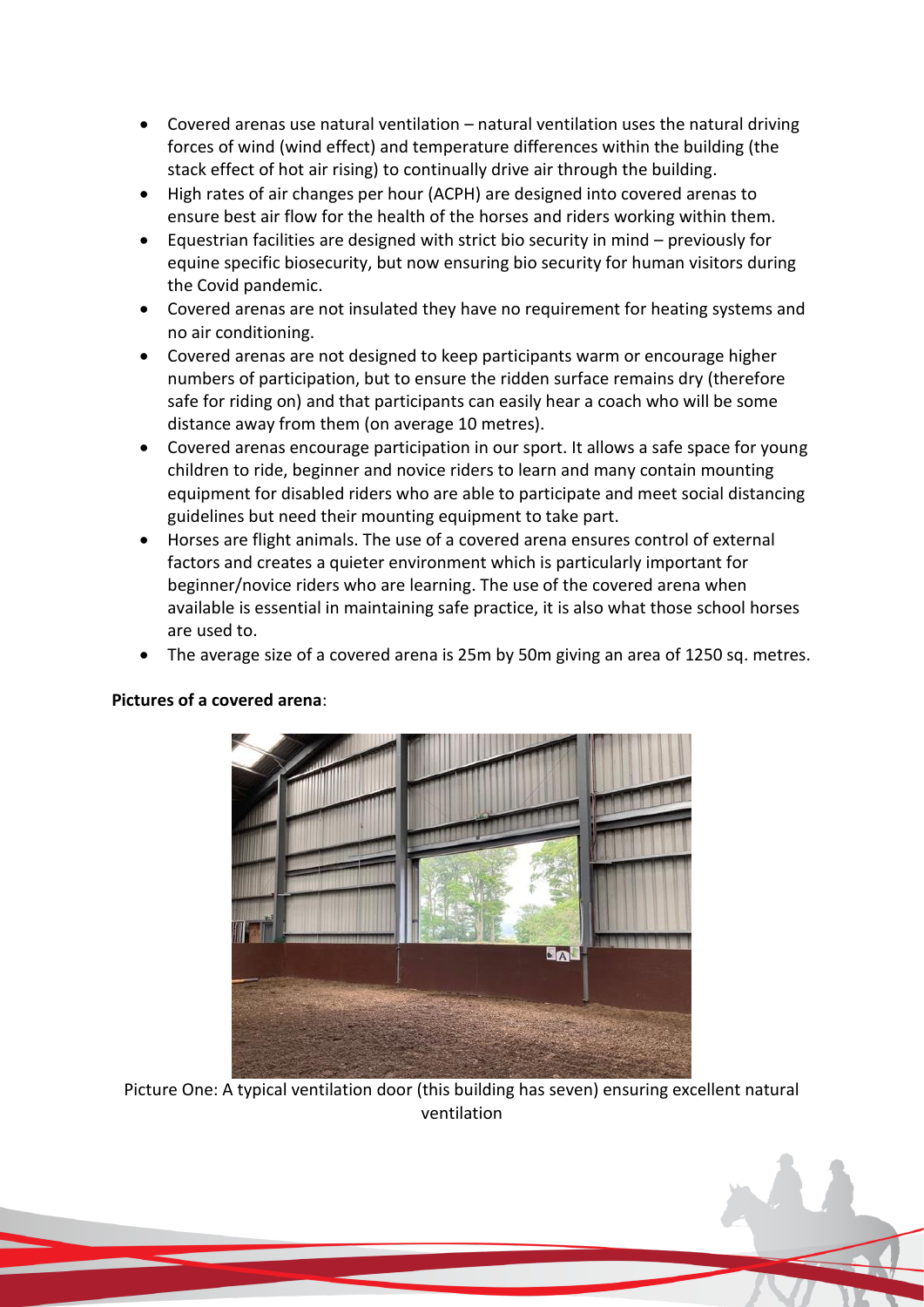

Picture Two: This arena is 72mx25m (ridden surface) with a roof height of 9.8 metres. In normal times, at a maximum it would have 8 riders within it at one time.



Picture Three: An example of additional ventilation hatches (this building has seven spread around the building on each wall) to ensure high ACPH



Picture Four: A hydraulic mounting platform – used for riders of limited mobility (including wheelchair users) situated within the covered arena building.

## **Summary**

Due to excellent ventilation, stringent biosecurity in BHS approved facilities and the sheer size of arenas (providing a large space for each individual) covered arenas are a very low risk